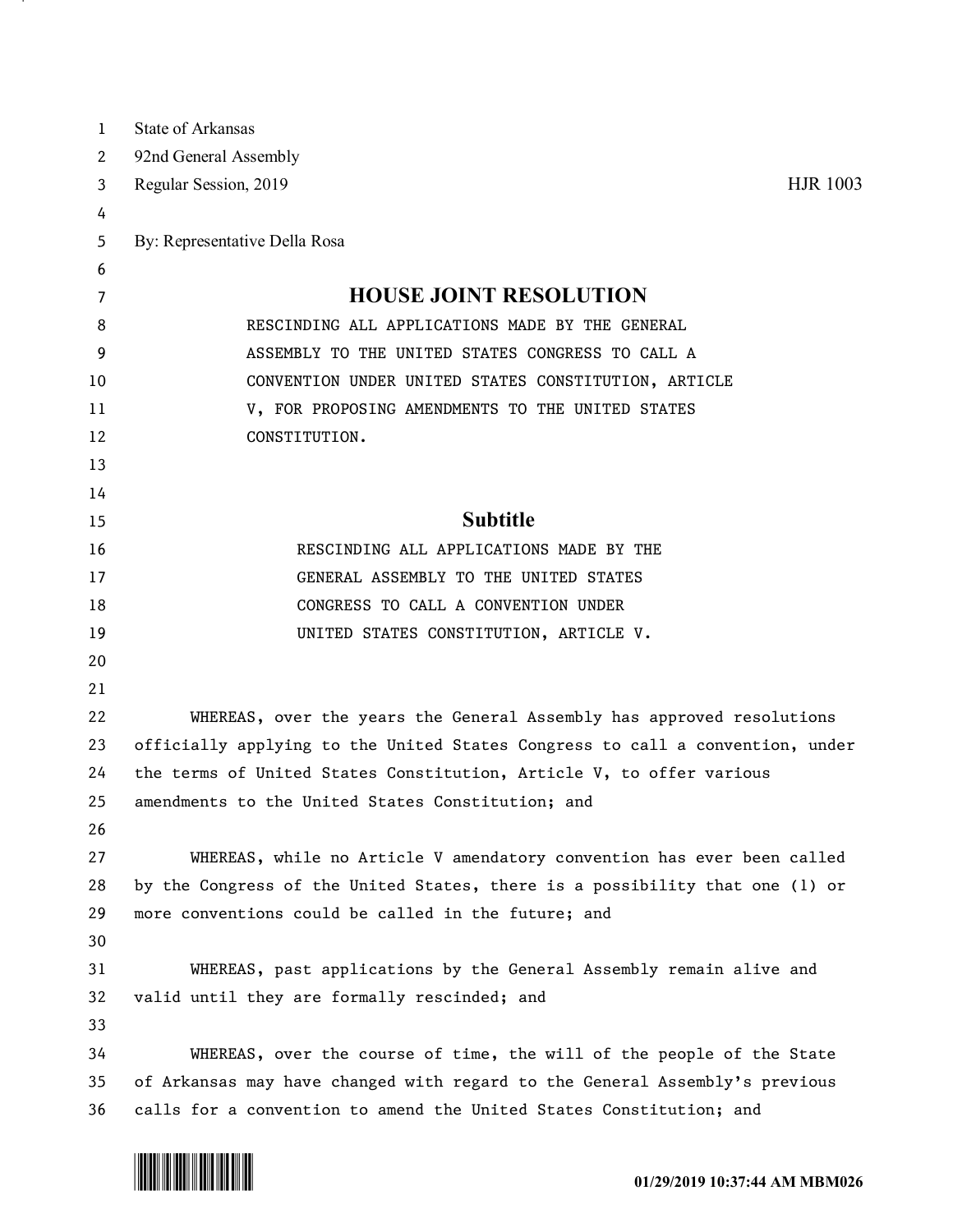HJR1003

 WHEREAS, the General Assembly is aware that other states have made applications requesting that the United States Congress call a constitutional convention and the General Assembly does not wish for previously adopted applications to be included with similar applications made by other state legislatures, 

NOW THEREFORE,

 BE IT RESOLVED BY THE HOUSE OF REPRESENTATIVES OF THE NINETY-FIRST GENERAL ASSEMBLY OF THE STATE OF ARKANSAS, AND BY THE SENATE, A MAJORITY OF ALL MEMBERS ELECTED TO EACH HOUSE AGREEING THERETO:

 THAT the General Assembly officially rescinds and withdraws all applications from past sessions of the General Assembly that apply to the United States Congress for the calling of a convention under United States Constitution, Article V, regardless of how old such previous applications might be and irrespective of the subject matter of the applications.

 BE IT FURTHER RESOLVED THAT the withdrawal and rescission by this joint resolution include without limitation the following resolutions applying to the United States Congress for a convention under United States Constitution, Article V to the extent that those resolutions apply for a convention under United States Constitution, Article V:

 (1) HCR 17 of 1901; (2) SCR 10 of 1943; (3) HCR 24 of 1959; (4) HCR 14 of 1961; (5) HJR 2 of 1963; (6) HJR 3 of 1963; (7) HJR 4 of 1963; (8) HJR 12 of 1963; (9) SJR 1 of 1965; (10) SCR 13 of 1975; (11) HJR 2 of 1977; and (12) HJR 1 of 1979.